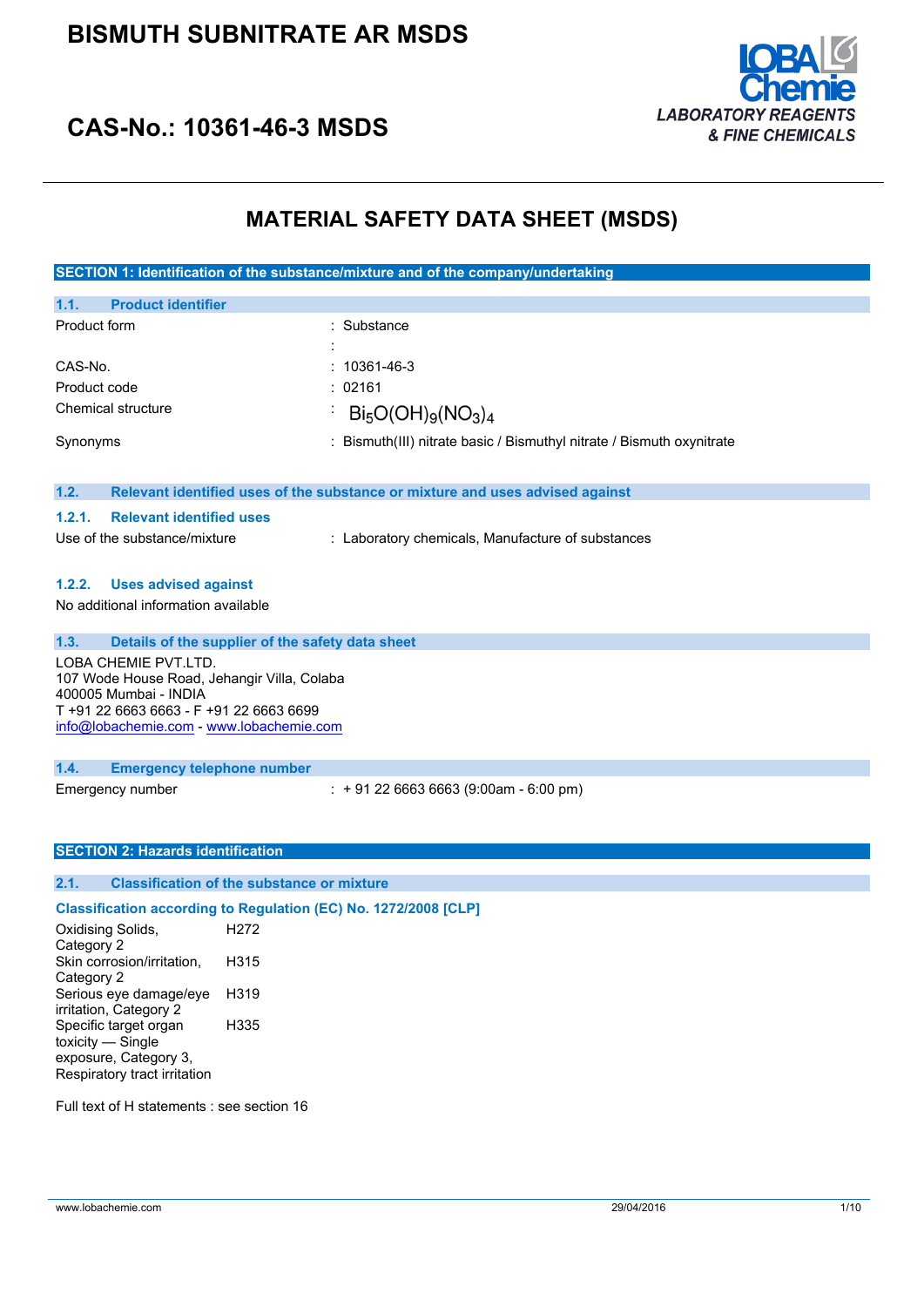Safety Data Sheet

**Classification according to Directive 67/548/EEC [DSD] or 1999/45/EC [DPD]**

O; R8 Xi; R36 Xi; R37 Xi; R38 Full text of R-phrases: see section 16

**Adverse physicochemical, human health and environmental effects** No additional information available

| 2.2.<br><b>Label elements</b>                              |                                                                                                                                                                                                                                                                            |
|------------------------------------------------------------|----------------------------------------------------------------------------------------------------------------------------------------------------------------------------------------------------------------------------------------------------------------------------|
| Labelling according to Regulation (EC) No. 1272/2008 [CLP] |                                                                                                                                                                                                                                                                            |
| Hazard pictograms (CLP)                                    | GHS03<br>GHS07                                                                                                                                                                                                                                                             |
| Signal word (CLP)                                          | : Danger                                                                                                                                                                                                                                                                   |
| Hazard statements (CLP)                                    | : H272 - May intensify fire; oxidiser.<br>H315 - Causes skin irritation.<br>H319 - Causes serious eye irritation.<br>H335 - May cause respiratory irritation.                                                                                                              |
| Precautionary statements (CLP)                             | : P220 - Keep/Store away from clothing, combustible materials.<br>P261 - Avoid breathing vapours, dust, fume, gas.<br>P305+P351+P338 - IF IN EYES: Rinse cautiously with water for several minutes.<br>Remove contact lenses, if present and easy to do. Continue rinsing. |

No additional information available

| <b>SECTION 3: Composition/information on ingredients</b> |                                                                                |
|----------------------------------------------------------|--------------------------------------------------------------------------------|
|                                                          |                                                                                |
| 3.1.<br><b>Substances</b>                                |                                                                                |
| Name                                                     | : BISMUTH SUBNITRATE AR                                                        |
| CAS-No.                                                  | $: 10361 - 46 - 3$                                                             |
|                                                          |                                                                                |
|                                                          |                                                                                |
|                                                          |                                                                                |
| Full text of R- and H-statements: see section 16         |                                                                                |
|                                                          |                                                                                |
|                                                          |                                                                                |
| 3.2.<br><b>Mixtures</b>                                  |                                                                                |
| Not applicable                                           |                                                                                |
|                                                          |                                                                                |
|                                                          |                                                                                |
| <b>SECTION 4: First aid measures</b>                     |                                                                                |
|                                                          |                                                                                |
| 4.1.<br><b>Description of first aid measures</b>         |                                                                                |
| First-aid measures after inhalation                      | : Remove person to fresh air and keep comfortable for breathing. Call a POISON |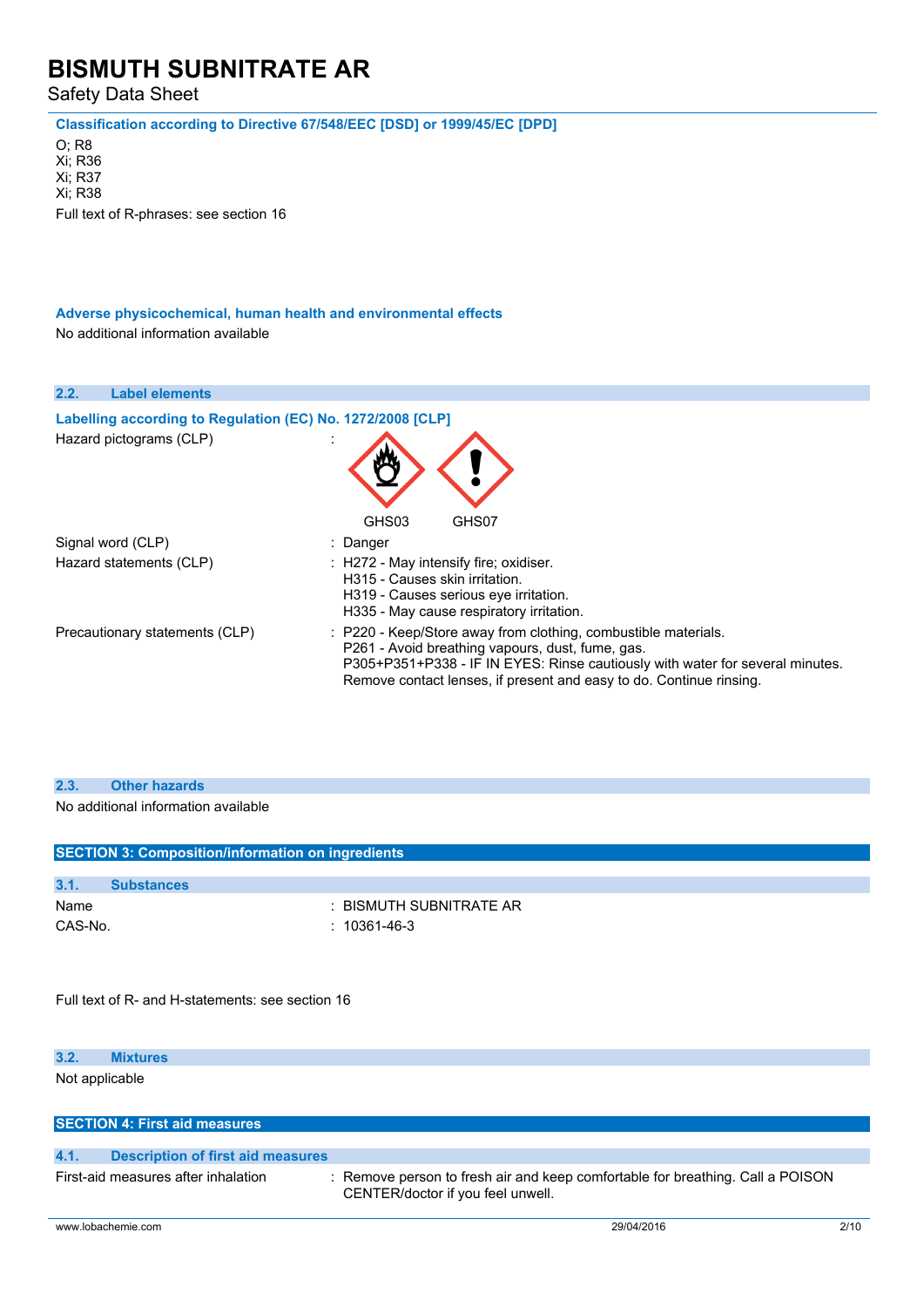| First-aid measures after skin contact                                       | : Wash with plenty of water/ Wash contaminated clothing before reuse. Get<br>medical advice/attention.                                                |
|-----------------------------------------------------------------------------|-------------------------------------------------------------------------------------------------------------------------------------------------------|
| First-aid measures after eye contact                                        | Rinse cautiously with water for several minutes. Remove contact lenses, if present<br>and easy to do. Continue rinsing. Get medical advice/attention. |
| First-aid measures after ingestion                                          | : Rinse mouth. Do not induce vomiting.                                                                                                                |
| 4.2.<br>Most important symptoms and effects, both acute and delayed         |                                                                                                                                                       |
| Symptoms/effects after inhalation                                           | : May cause respiratory irritation.                                                                                                                   |
| Symptoms/effects after skin contact                                         | : Causes skin irritation.                                                                                                                             |
| Symptoms/effects after eye contact                                          | : Causes serious eye irritation.                                                                                                                      |
| 4.3.                                                                        | Indication of any immediate medical attention and special treatment needed                                                                            |
| Treat symptomatically.                                                      |                                                                                                                                                       |
| <b>SECTION 5: Firefighting measures</b>                                     |                                                                                                                                                       |
|                                                                             |                                                                                                                                                       |
| 5.1.<br><b>Extinguishing media</b>                                          |                                                                                                                                                       |
| Suitable extinguishing media                                                | : Carbon dioxide. Dry powder. Foam. Water spray.                                                                                                      |
| Unsuitable extinguishing media                                              | : Do not use a heavy water stream.                                                                                                                    |
| 5.2.<br>Special hazards arising from the substance or mixture               |                                                                                                                                                       |
| Fire hazard                                                                 | : May intensify fire; oxidiser.                                                                                                                       |
| Explosion hazard                                                            | Explosive; fire, blast or projection hazard.                                                                                                          |
|                                                                             |                                                                                                                                                       |
| 5.3.<br><b>Advice for firefighters</b>                                      |                                                                                                                                                       |
| Protection during firefighting                                              | : Do not enter fire area without proper protective equipment, including respiratory<br>protection.                                                    |
| <b>SECTION 6: Accidental release measures</b>                               |                                                                                                                                                       |
|                                                                             |                                                                                                                                                       |
|                                                                             |                                                                                                                                                       |
| 6.1.                                                                        | Personal precautions, protective equipment and emergency procedures                                                                                   |
| 6.1.1.<br>For non-emergency personnel                                       |                                                                                                                                                       |
| <b>Emergency procedures</b>                                                 | : Evacuate unnecessary personnel.                                                                                                                     |
| 6.1.2.<br>For emergency responders                                          |                                                                                                                                                       |
| Protective equipment                                                        | : Use personal protective equipment as required.                                                                                                      |
| Emergency procedures                                                        | : Ventilate area.                                                                                                                                     |
| 6.2.<br><b>Environmental precautions</b>                                    |                                                                                                                                                       |
| Avoid release to the environment.                                           |                                                                                                                                                       |
| 6.3.<br>Methods and material for containment and cleaning up                |                                                                                                                                                       |
| Methods for cleaning up                                                     | : Soak up spills with inert solids, such as clay or diatomaceous earth as soon as<br>possible. On land, sweep or shovel into suitable containers.     |
| <b>Reference to other sections</b><br>6.4.                                  |                                                                                                                                                       |
| No additional information available                                         |                                                                                                                                                       |
| <b>SECTION 7: Handling and storage</b>                                      |                                                                                                                                                       |
| 7.1.                                                                        |                                                                                                                                                       |
| <b>Precautions for safe handling</b><br>Precautions for safe handling       | : Avoid contact with skin and eyes. Use only outdoors or in a well-ventilated area. Do                                                                |
| Hygiene measures                                                            | not breathe vapours.<br>: Wash hands and other exposed areas with mild soap and water before eating,<br>drinking or smoking and when leaving work.    |
| 7.2.<br><b>Conditions for safe storage, including any incompatibilities</b> |                                                                                                                                                       |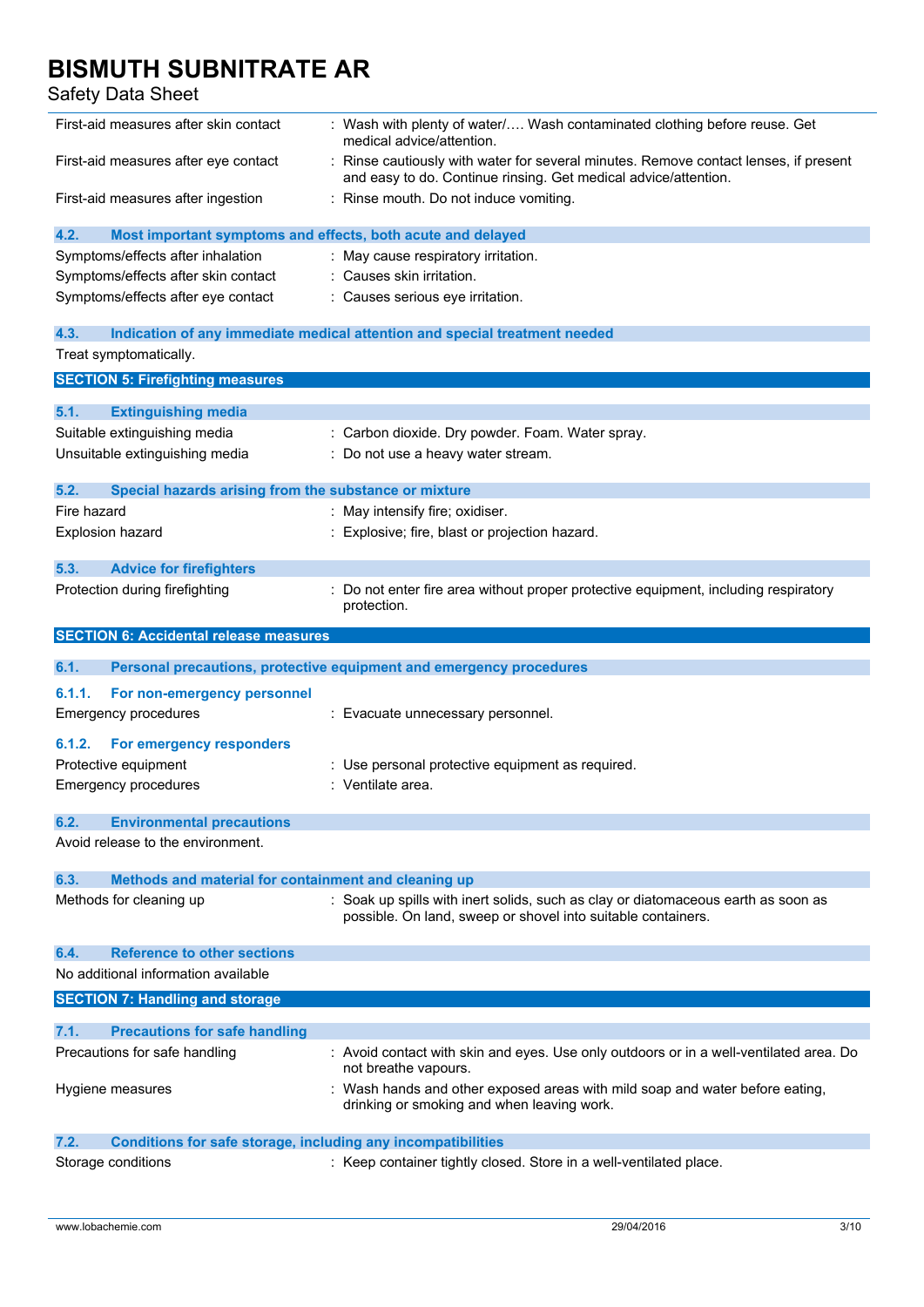Safety Data Sheet

| 7.3. | Specific end use(s)                                     |
|------|---------------------------------------------------------|
|      | No additional information available                     |
|      | <b>SECTION 8: Exposure controls/personal protection</b> |
|      |                                                         |

**8.1. Control parameters**

No additional information available

| 8.2.<br><b>Exposure controls</b>                              |                                                                    |
|---------------------------------------------------------------|--------------------------------------------------------------------|
| Hand protection                                               | : Protective gloves                                                |
| Eye protection                                                | : Chemical goggles or safety glasses                               |
| Skin and body protection                                      | : Wear suitable protective clothing                                |
| Respiratory protection                                        | : [In case of inadequate ventilation] wear respiratory protection. |
| <b>SECTION 9: Physical and chemical properties</b>            |                                                                    |
| 9.1.<br>Information on basic physical and chemical properties |                                                                    |
| Physical state                                                | : Solid                                                            |
| Molecular mass                                                | : 286.98 g/mol                                                     |
| Colour                                                        | : White powder.                                                    |
| Odour                                                         | : odourless.                                                       |
| Odour threshold                                               | : No data available                                                |
| pН                                                            | : No data available                                                |
| Relative evaporation rate (butylacetate=1)                    | : No data available                                                |
| Melting point                                                 | : 500 $^{\circ}$ C                                                 |
| Freezing point                                                | : No data available                                                |
| Boiling point                                                 | : No data available                                                |
| Flash point                                                   | : No data available                                                |
| Auto-ignition temperature                                     | : No data available                                                |
| Decomposition temperature                                     | : No data available                                                |
| Flammability (solid, gas)                                     | : No data available                                                |
| Vapour pressure                                               | : No data available                                                |
| Relative vapour density at 20 °C                              | : No data available                                                |
| Relative density                                              | : No data available                                                |
| Density<br>Solubility                                         | : 4.928 g/cm <sup>3</sup><br>Water: Insoluble in water             |
| Log Pow                                                       | : No data available                                                |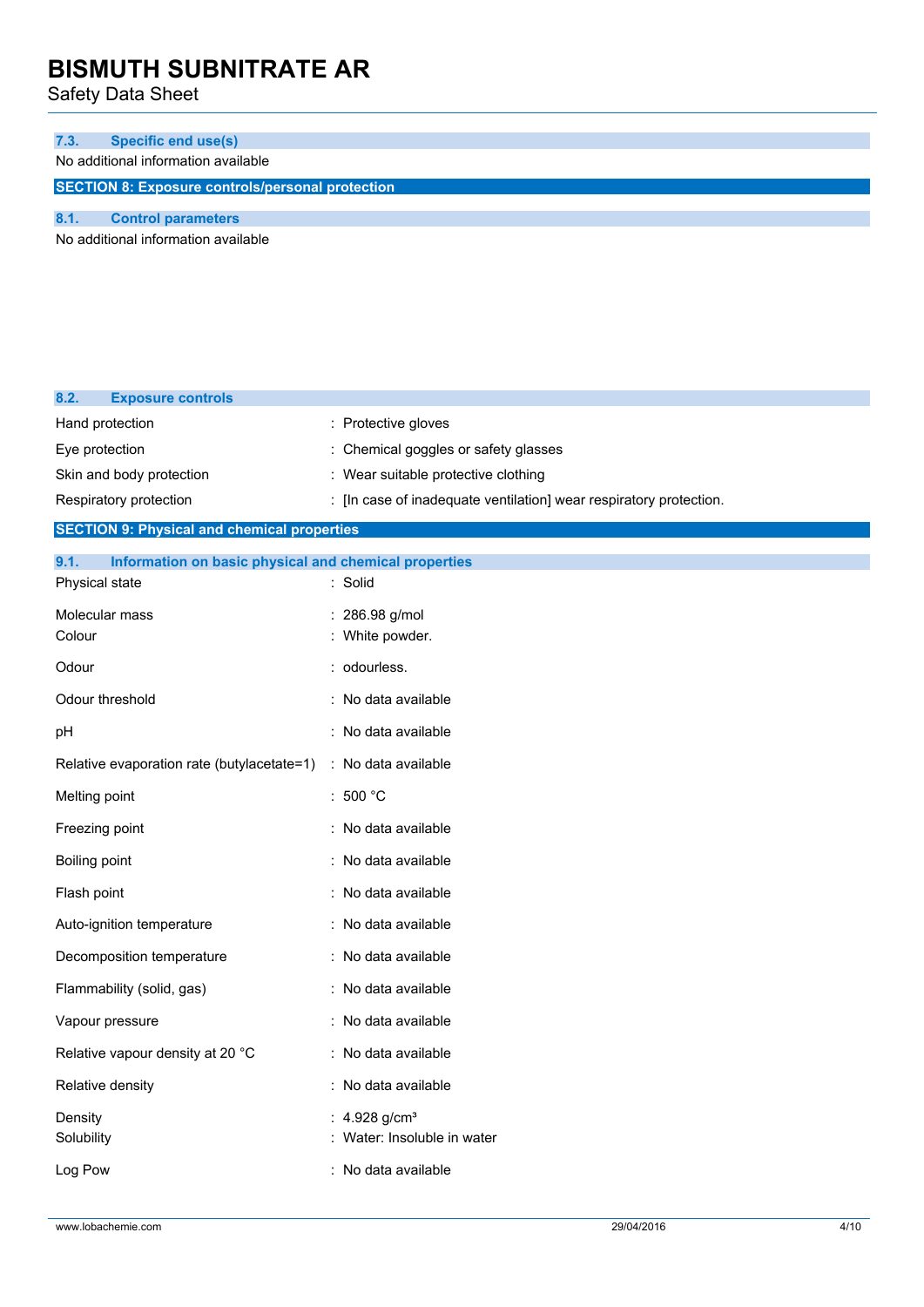| Viscosity, kinematic    | : No data available |
|-------------------------|---------------------|
| Viscosity, dynamic      | : No data available |
| Explosive properties    | : No data available |
| Oxidising properties    | : No data available |
| <b>Explosive limits</b> | : No data available |

| <b>Other information</b><br>9.2.                   |                                     |
|----------------------------------------------------|-------------------------------------|
| No additional information available                |                                     |
| <b>SECTION 10: Stability and reactivity</b>        |                                     |
|                                                    |                                     |
| 10.1.<br><b>Reactivity</b>                         |                                     |
| No additional information available                |                                     |
| 10.2.<br><b>Chemical stability</b>                 |                                     |
| Stable under normal conditions.                    |                                     |
|                                                    |                                     |
| <b>Possibility of hazardous reactions</b><br>10.3. |                                     |
| No additional information available                |                                     |
| <b>Conditions to avoid</b><br>10.4.                |                                     |
| Air contact. Direct sunlight. Moisture.            |                                     |
| 10.5.                                              |                                     |
| <b>Incompatible materials</b>                      |                                     |
| No additional information available                |                                     |
| 10.6.<br><b>Hazardous decomposition products</b>   |                                     |
| No additional information available                |                                     |
|                                                    |                                     |
| <b>SECTION 11: Toxicological information</b>       |                                     |
| 11.1.<br>Information on toxicological effects      |                                     |
| Acute toxicity                                     | : Not classified                    |
|                                                    |                                     |
|                                                    |                                     |
| Skin corrosion/irritation                          | : Causes skin irritation.           |
| Serious eye damage/irritation                      | Causes serious eye irritation.      |
| Respiratory or skin sensitisation                  | Not classified                      |
| Germ cell mutagenicity                             | : Not classified                    |
| Carcinogenicity                                    | : Not classified                    |
|                                                    |                                     |
| Reproductive toxicity                              | : Not classified                    |
| STOT-single exposure                               | : May cause respiratory irritation. |
|                                                    |                                     |
|                                                    | : Not classified                    |
| STOT-repeated exposure                             |                                     |
|                                                    |                                     |
| Aspiration hazard                                  | : Not classified                    |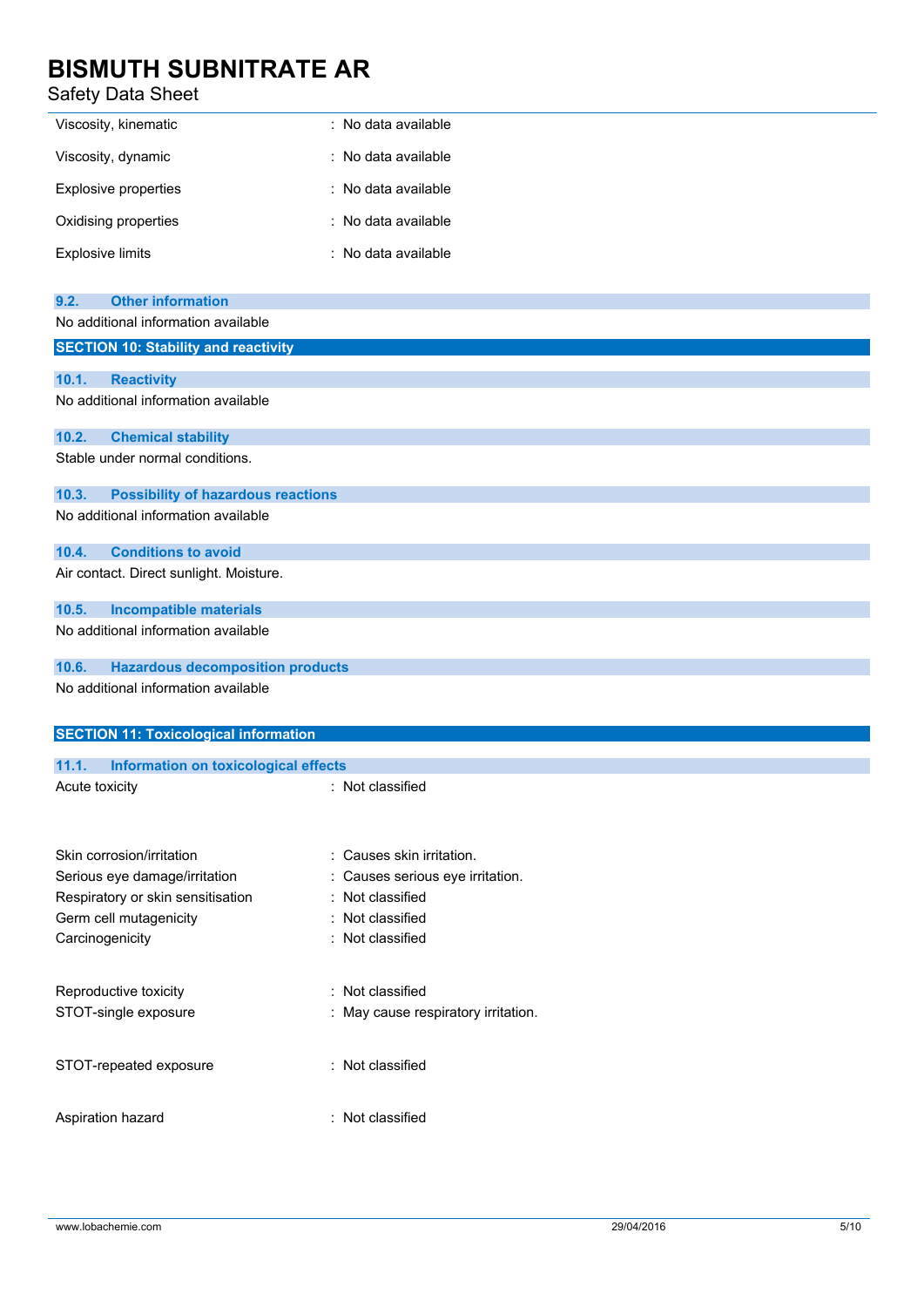| <b>SECTION 12: Ecological information</b>          |                                                     |
|----------------------------------------------------|-----------------------------------------------------|
| <b>Toxicity</b><br>12.1.                           |                                                     |
| No additional information available                |                                                     |
| 12.2.<br><b>Persistence and degradability</b>      |                                                     |
| No additional information available                |                                                     |
| 12.3.<br><b>Bioaccumulative potential</b>          |                                                     |
| No additional information available                |                                                     |
| <b>Mobility in soil</b><br>12.4.                   |                                                     |
| No additional information available                |                                                     |
| <b>Results of PBT and vPvB assessment</b><br>12.5. |                                                     |
| No additional information available                |                                                     |
| 12.6.<br><b>Other adverse effects</b>              |                                                     |
| No additional information available                |                                                     |
| <b>SECTION 13: Disposal considerations</b>         |                                                     |
| 13.1.<br><b>Waste treatment methods</b>            |                                                     |
| No additional information available                |                                                     |
| <b>SECTION 14: Transport information</b>           |                                                     |
| In accordance with ADR / RID / IMDG / IATA / ADN   |                                                     |
| 14.1.<br>UN number                                 |                                                     |
| UN-No. (ADR)                                       | : 1477                                              |
| UN-No. (IMDG)                                      | : $1477$                                            |
| UN-No. (IATA)                                      | : $1477$                                            |
| UN-No. (ADN)                                       | : $1477$                                            |
| UN-No. (RID)                                       | : $1477$                                            |
| 14.2.<br><b>UN proper shipping name</b>            |                                                     |
| Proper Shipping Name (ADR)                         | : NITRATES, INORGANIC, N.O.S.                       |
| Proper Shipping Name (IMDG)                        | : NITRATES, INORGANIC, N.O.S.                       |
| Proper Shipping Name (IATA)                        | : Nitrates, inorganic, n.o.s.                       |
| Proper Shipping Name (ADN)                         | : NITRATES, INORGANIC, N.O.S.                       |
| Proper Shipping Name (RID)                         | : NITRATES, INORGANIC, N.O.S.                       |
|                                                    |                                                     |
| Transport document description (ADR)               | : UN 1477 NITRATES, INORGANIC, N.O.S., 5.1, II, (E) |
| Transport document description (IMDG)              | : UN 1477 NITRATES, INORGANIC, N.O.S., 5.1, II      |
| Transport document description (IATA)              | : UN 1477 Nitrates, inorganic, n.o.s., 5.1, II      |
| Transport document description (ADN)               | : UN 1477 NITRATES, INORGANIC, N.O.S., 5.1, II      |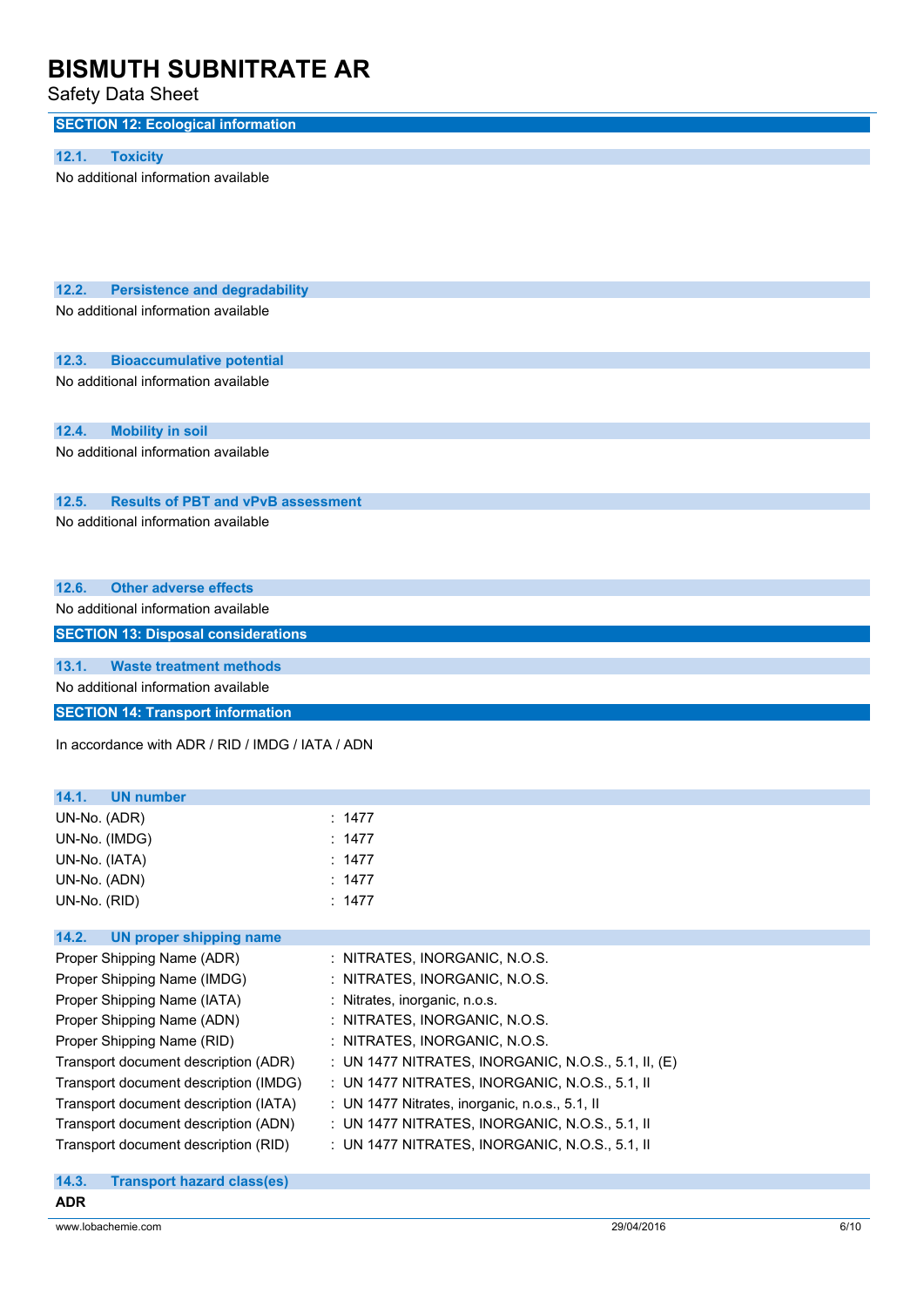| Transport hazard class(es) (ADR)      | : 5.1           |
|---------------------------------------|-----------------|
| Danger labels (ADR)                   | : 5.1           |
|                                       |                 |
|                                       |                 |
|                                       |                 |
|                                       |                 |
|                                       |                 |
|                                       |                 |
| <b>IMDG</b>                           |                 |
| Transport hazard class(es) (IMDG)     | : 5.1           |
| Danger labels (IMDG)                  | : 5.1           |
|                                       |                 |
|                                       |                 |
|                                       |                 |
|                                       |                 |
|                                       |                 |
| <b>IATA</b>                           |                 |
| Transport hazard class(es) (IATA)     | : 5.1           |
| Hazard labels (IATA)                  | : 5.1           |
|                                       |                 |
|                                       |                 |
|                                       |                 |
|                                       |                 |
|                                       |                 |
|                                       |                 |
| <b>ADN</b>                            |                 |
| Transport hazard class(es) (ADN)      | : 5.1           |
| Danger labels (ADN)                   | : 5.1           |
|                                       |                 |
|                                       |                 |
|                                       | ₾               |
|                                       | 5.1             |
|                                       | v               |
| <b>RID</b>                            |                 |
| Transport hazard class(es) (RID)      | : 5.1           |
| Danger labels (RID)                   | : 5.1           |
|                                       |                 |
|                                       |                 |
|                                       |                 |
|                                       |                 |
|                                       |                 |
|                                       |                 |
| 14.4.<br><b>Packing group</b>         |                 |
| Packing group (ADR)                   | $\therefore$ II |
| Packing group (IMDG)                  | $\therefore$ II |
| Packing group (IATA)                  | $: \mathsf{II}$ |
| Packing group (ADN)                   | $\lesssim 11$   |
| Packing group (RID)                   | $\lesssim 11$   |
| <b>Environmental hazards</b><br>14.5. |                 |
| Dangerous for the environment         | : No            |
|                                       |                 |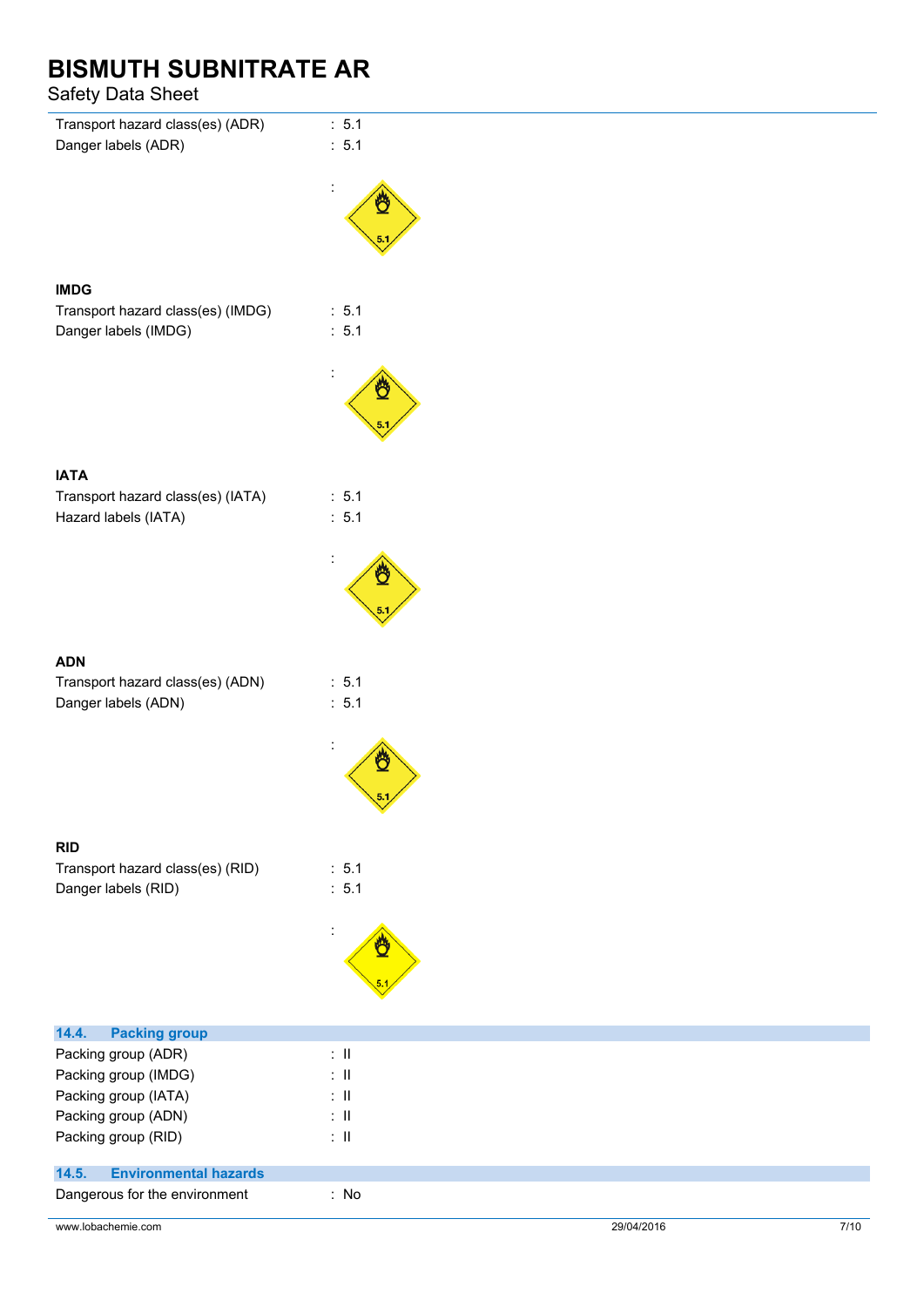Safety Data Sheet

### Marine pollutant in the set of the set of the set of the set of the set of the set of the set of the set of the set of the set of the set of the set of the set of the set of the set of the set of the set of the set of the

Other information **contact to the COSE** of No supplementary information available

#### $14.6.$ **14.6. Special precautions for user**

| - Overland transport                                                       |                                                                                                                        |
|----------------------------------------------------------------------------|------------------------------------------------------------------------------------------------------------------------|
| Classification code (ADR)                                                  | $:$ O2                                                                                                                 |
| Special provisions (ADR)                                                   | : 511                                                                                                                  |
| Limited quantities (ADR)                                                   | : 1kg                                                                                                                  |
| Excepted quantities (ADR)                                                  | $\therefore$ E2                                                                                                        |
| Packing instructions (ADR)                                                 | : P002, IBC08                                                                                                          |
| Special packing provisions (ADR)                                           | $\therefore$ B4                                                                                                        |
| Mixed packing provisions (ADR)                                             | : MP10                                                                                                                 |
| Portable tank and bulk container<br>instructions (ADR)                     | : T3                                                                                                                   |
| Portable tank and bulk container special<br>provisions (ADR)               | : TP33                                                                                                                 |
| Tank code (ADR)                                                            | : SGAN                                                                                                                 |
| Tank special provisions (ADR)                                              | : TUS                                                                                                                  |
| Vehicle for tank carriage                                                  | : AT                                                                                                                   |
| Transport category (ADR)                                                   | $\therefore$ 2                                                                                                         |
| Special provisions for carriage - Packages<br>(ADR)                        | : V11                                                                                                                  |
| Special provisions for carriage - Loading,<br>unloading and handling (ADR) | : CV24                                                                                                                 |
| Hazard identification number (Kemler No.)                                  | :50                                                                                                                    |
| Orange plates                                                              | 50<br>1477                                                                                                             |
| Tunnel restriction code (ADR)                                              | $\colon E$                                                                                                             |
| EAC code                                                                   | : 1Y                                                                                                                   |
| - Transport by sea                                                         |                                                                                                                        |
| Limited quantities (IMDG)                                                  | : 1 kg                                                                                                                 |
| Excepted quantities (IMDG)                                                 | : E2                                                                                                                   |
| Packing instructions (IMDG)                                                | : P002                                                                                                                 |
| IBC packing instructions (IMDG)                                            | : IBC08                                                                                                                |
| IBC special provisions (IMDG)                                              |                                                                                                                        |
| Tank instructions (IMDG)                                                   | : B21, B4<br>: T3                                                                                                      |
|                                                                            |                                                                                                                        |
| Tank special provisions (IMDG)                                             | : TP33                                                                                                                 |
| EmS-No. (Fire)                                                             | : F-A                                                                                                                  |
| EmS-No. (Spillage)                                                         | $: S-Q$                                                                                                                |
| Stowage category (IMDG)                                                    | : A                                                                                                                    |
| Segregation (IMDG)                                                         | : SG38, SG49                                                                                                           |
| Properties and observations (IMDG)                                         | : Solids. Solid mixtures with combustible material are readily ignited and may burn<br>fiercely. Harmful if swallowed. |
| MFAG-No                                                                    | : 140                                                                                                                  |
| - Air transport                                                            |                                                                                                                        |
| PCA Excepted quantities (IATA)                                             | $\therefore$ E2                                                                                                        |
| PCA Limited quantities (IATA)                                              | : Y544                                                                                                                 |
| PCA limited quantity max net quantity<br>(IATA)                            | : 2.5kg                                                                                                                |
| PCA packing instructions (IATA)                                            | : 558                                                                                                                  |
| PCA max net quantity (IATA)                                                | : 5kg                                                                                                                  |
| www.lobachemie.com                                                         | 29/04/2016<br>8/10                                                                                                     |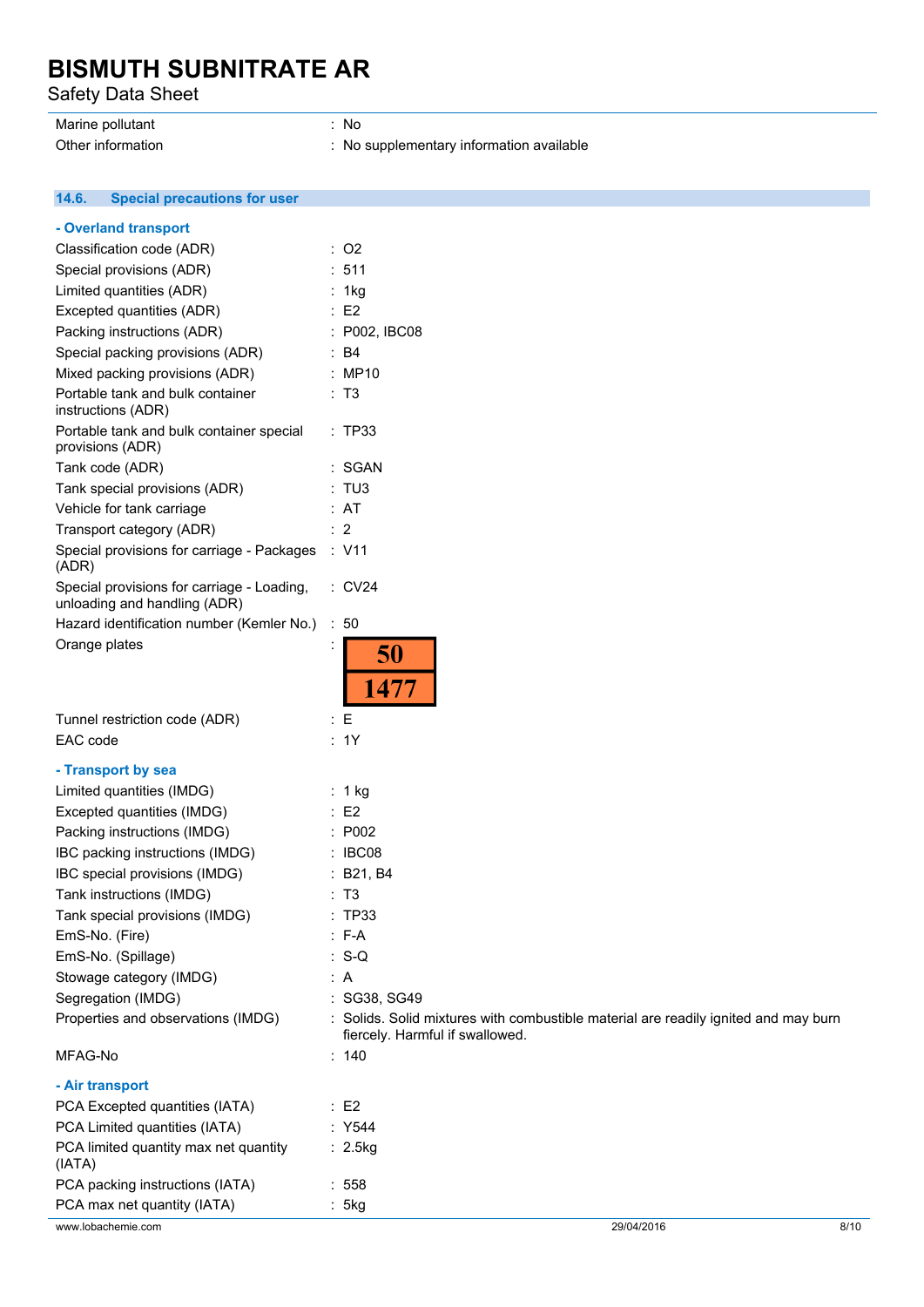### Safety Data Sheet

| CAO packing instructions (IATA)                                            | ÷. | 562            |
|----------------------------------------------------------------------------|----|----------------|
| CAO max net quantity (IATA)                                                |    | $: 25$ kg      |
| Special provisions (IATA)                                                  |    | A3, A803       |
| ERG code (IATA)                                                            |    | : 5L           |
| - Inland waterway transport                                                |    |                |
| Classification code (ADN)                                                  | ÷. | O <sub>2</sub> |
| Special provisions (ADN)                                                   |    | : 511          |
| Limited quantities (ADN)                                                   | ÷. | 1 kg           |
| Excepted quantities (ADN)                                                  |    | E2             |
| Equipment required (ADN)                                                   |    | <b>PP</b>      |
| Number of blue cones/lights (ADN)                                          | ÷  | 0              |
| - Rail transport                                                           |    |                |
| Classification code (RID)                                                  | ÷. | O <sub>2</sub> |
| Special provisions (RID)                                                   |    | 511            |
| Excepted quantities (RID)                                                  |    | E2             |
| Packing instructions (RID)                                                 |    | P002, IBC08    |
| Special packing provisions (RID)                                           |    | B4             |
| Mixed packing provisions (RID)                                             |    | <b>MP10</b>    |
| Portable tank and bulk container<br>instructions (RID)                     |    | T <sub>3</sub> |
| Portable tank and bulk container special<br>provisions (RID)               | ÷  | <b>TP33</b>    |
| Tank codes for RID tanks (RID)                                             |    | <b>SGAN</b>    |
| Special provisions for RID tanks (RID)                                     |    | : TUS          |
| Transport category (RID)                                                   |    | $\overline{2}$ |
| Special provisions for carriage - Packages : W11<br>(RID)                  |    |                |
| Special provisions for carriage - Loading,<br>unloading and handling (RID) | ÷  | <b>CW24</b>    |
| Colis express (express parcels) (RID)                                      |    | <b>CE10</b>    |
| Hazard identification number (RID)                                         |    | 50             |

#### **14.7. Transport in bulk according to Annex II of MARPOL 73/78 and the IBC Code**

Not applicable

**SECTION 15: Regulatory information**

**15.1. Safety, health and environmental regulations/legislation specific for the substance or mixture**

#### **15.1.1. EU-Regulations**

No REACH Annex XVII restrictions

BISMUTH SUBNITRATE AR is not on the REACH Candidate List BISMUTH SUBNITRATE AR is not on the REACH Annex XIV List

### **15.1.2. National regulations**

### **Germany**